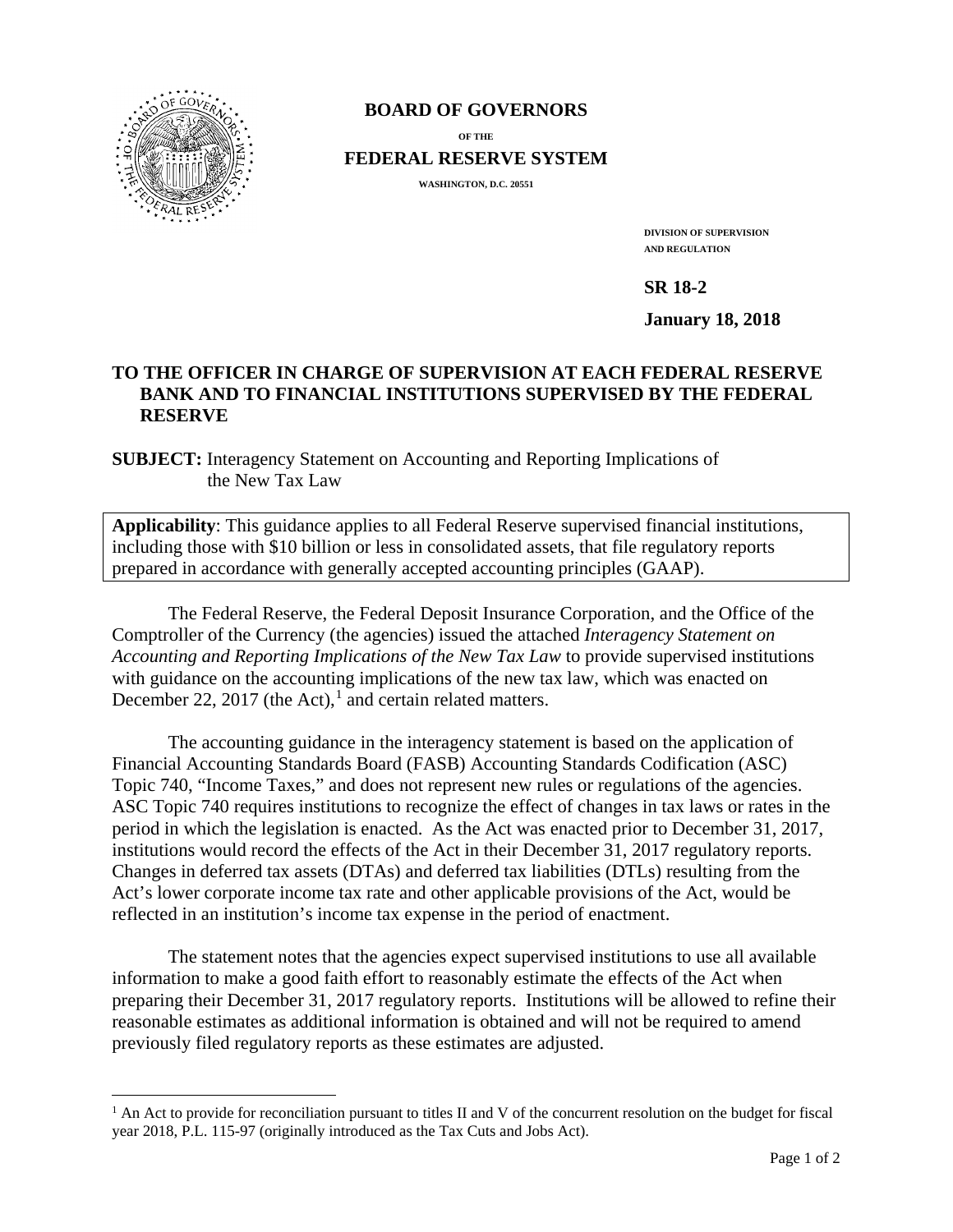The statement also acknowledges that the Act may result in a decrease in capital and after-tax earnings for institutions in a net DTA position as of and for the period ending December 31, 2017. The agencies view the effect of remeasuring DTAs and DTLs due to the Act as a nonrecurring event that generally will not have a substantial adverse impact on most institutions' core earnings or capital over the long term. Nevertheless, if an institution expects the effects of the Act to lower its prompt corrective action category as of December 31, 2017, or a subsequent quarter-end date, the institution should contact its primary federal regulator.

Reserve Banks are asked to distribute this letter to supervised institutions in their districts, as well as to appropriate supervisory and examination staff. Questions regarding this letter should be directed to Lara Lylozian, Assistant Chief Accountant, at (202) 475-6656 in the Division of Supervision and Regulation. In addition, questions may be sent via the Board's public website.<sup>[2](#page-1-0)</sup>

#### Michael S. Gibson **Director**

#### **Attachment**

 $\overline{a}$ 

• *Interagency Statement on Accounting and Reporting Implications of the New Tax Law*

<span id="page-1-0"></span><sup>&</sup>lt;sup>2</sup> Se[e http://www.federalreserve.gov/apps/contactus/feedback.aspx.](http://www.federalreserve.gov/apps/contactus/feedback.aspx)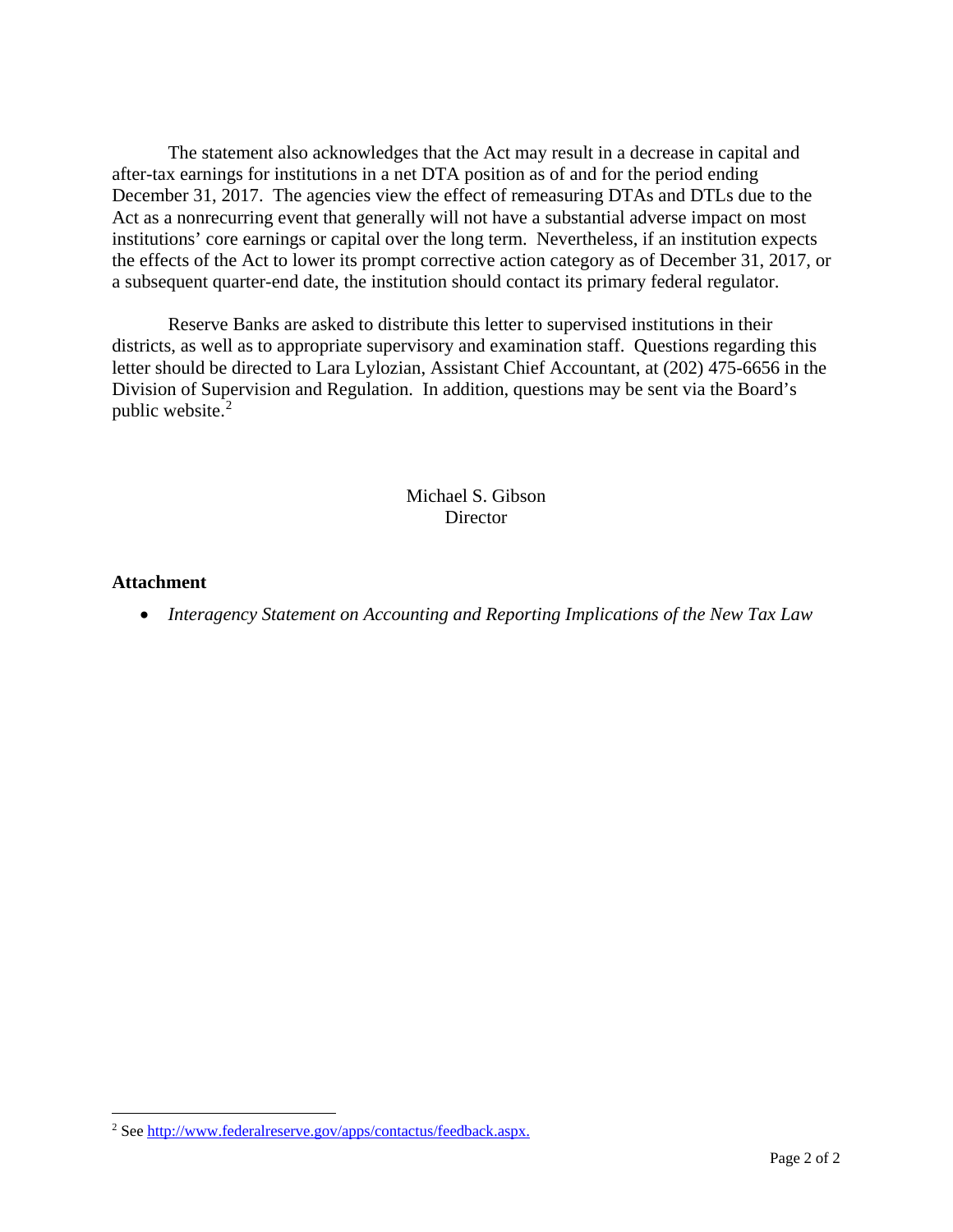### **Interagency Statement on Accounting and Reporting Implications of the New Tax Law**

**January 18, 2018** 

#### **Purpose**

The Board of Governors of the Federal Reserve System, the Federal Deposit Insurance Corporation, and the Office of the Comptroller of the Currency (hereafter, the agencies) are providing supervised institutions with guidance on the accounting implications of the new tax law, which was enacted on December 22, 20[1](#page-2-0)7 (the Act),<sup>1</sup> and certain related matters.

The accounting guidance in this interagency statement is based on the application of Financial Accounting Standards Board (FASB) Accounting Standards Codification (ASC) Topic 740, "Income Taxes," and does not represent new rules or regulations of the agencies. Changes as a result of the Act are immediately relevant to December 31, 2017, financial statements and regulatory reports, such as the Consolidated Reports of Condition and Income (Call Report) and the Consolidated Financial Statements for Holding Companies (FR Y-9C Report).<sup>[2](#page-2-1)</sup>

## **Overview**

ASC 740 requires that the effect of changes in tax laws or rates be recognized in the period in which the legislation is enacted.<sup>[3](#page-2-2)</sup> As the Act was enacted prior to December 31, 2017, institutions would record the effects of the Act in their December 31, 2017, regulatory reports. Changes in deferred tax assets (DTAs) and deferred tax liabilities (DTLs) resulting from the Act's lower corporate income tax rate and other applicable provisions of the Act would be reflected in the institution's income tax expense in the period of enactment.<sup>[4](#page-2-3)</sup>

#### **Impact on Deferred Tax Assets and Liabilities**

ASC 740 requires DTAs and DTLs to be measured at the enacted tax rates expected to apply when these assets and liabilities are expected to be realized or settled.<sup>[5](#page-2-4)</sup> As a result of the change

 $\overline{a}$ 

<span id="page-2-0"></span> $<sup>1</sup>$  An Act to provide for reconciliation pursuant to titles II and V of the concurrent resolution on the budget for fiscal</sup> year 2018, P.L. 115-97 (originally introduced as the Tax Cuts and Jobs Act).

<span id="page-2-1"></span><sup>&</sup>lt;sup>2</sup> Holding companies should also report the effects of the Act in other relevant December 31, 2017, regulatory reports filed with the Board of Governors of the Federal Reserve System.

<span id="page-2-2"></span><sup>3</sup> See ASC 740-10-35-4.

<span id="page-2-3"></span><sup>4</sup> See ASC 740-10-45-15.

<span id="page-2-4"></span><sup>5</sup> See ASC 740-10-55-23.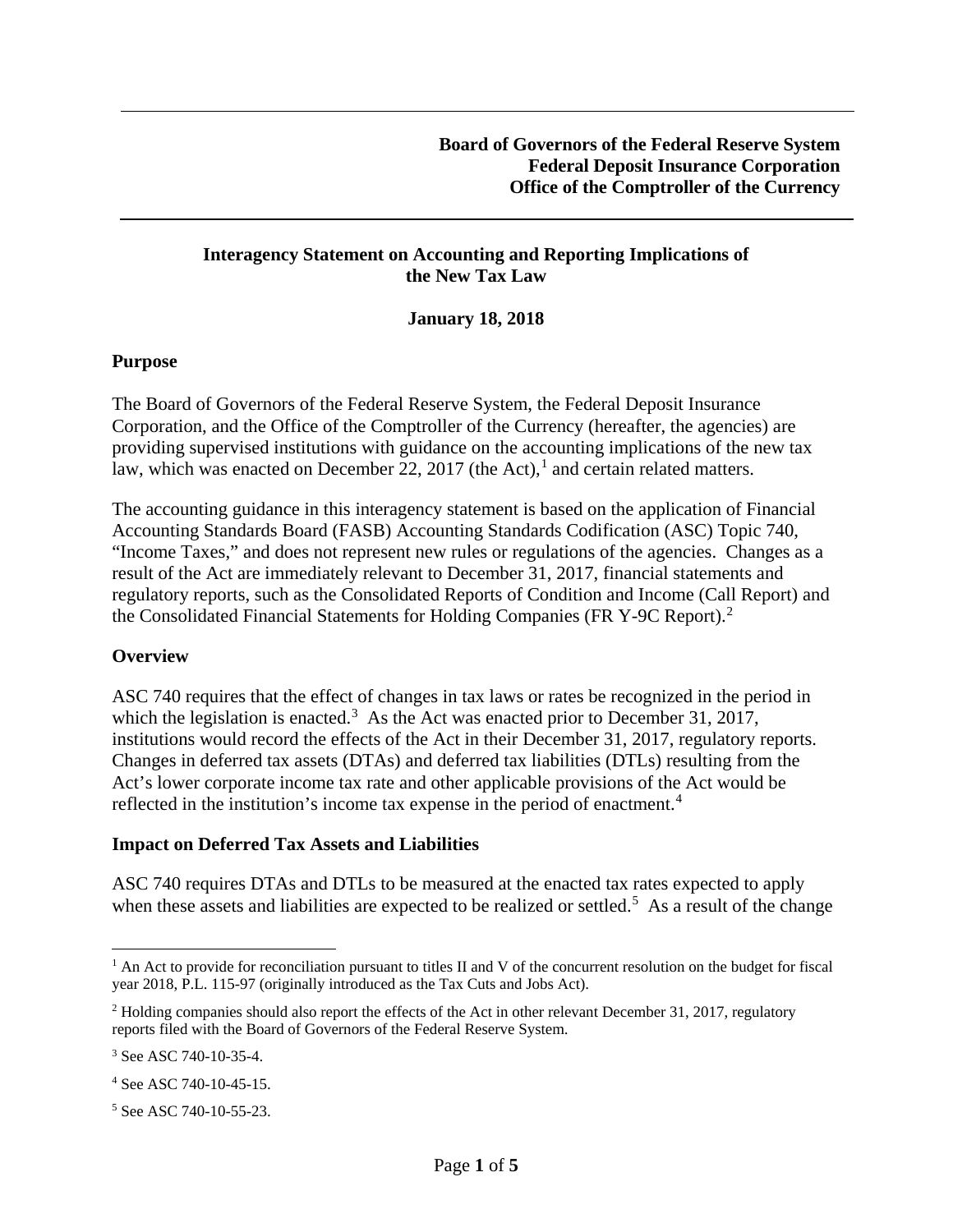in the federal tax rate effective for tax years beginning on or after January 1, 2018, institutions would remeasure their DTAs and DTLs for purposes of reporting as of December 31, 2017. When remeasuring these accounts, institutions would apply the newly enacted federal tax rate to those temporary differences expected to reverse in tax years beginning on or after January 1, 2018. A reduction in the federal tax rate alone would result in decreased DTAs (and a corresponding increase in income tax expense) and decreased DTLs (and a corresponding decrease in income tax expense). The effects of these changes are to be reported in Schedule RI, Income Statement, item 9, "Applicable income taxes (on item 8)," in Call Reports and in Schedule HI, Consolidated Income Statement, item 9, "Applicable income taxes (foreign and domestic)," in FR Y-9C Reports filed as of December 31, 2017. Under ASC 740, institutions that do not use a calendar year tax year may need to schedule reversals of temporary differences at the various applicable enacted federal income tax rates to remeasure their DTAs and DTLs.<sup>[6](#page-3-0)</sup>

## **Valuation Allowance**

Pursuant to ASC 740, a valuation allowance is recorded against any DTA for which it is more likely than not that the benefit of the DTA will not be realized.<sup>[7](#page-3-1)</sup> In conjunction with the remeasurement of an institution's DTAs, management should exercise judgment when assessing the need for a valuation allowance. Any adjustment to an existing DTA, through the creation of a new, or an adjustment to an existing, valuation allowance, is to be included in Schedule RI, Income Statement, item 9, "Applicable income taxes (on item 8)," in the Call Report and in Schedule HI, Consolidated Income Statement, item 9, "Applicable income taxes (foreign and domestic)," in the FR Y-9C Report in the period the valuation allowance is established or adjusted. Additional guidance is provided in the Glossary entry for "Income Taxes" in the regulatory report instruction books.

## **Effect on Amounts Recognized in Accumulated Other Comprehensive Income**

In accordance with ASC 740, the impact of the remeasurement of the deferred tax effects of items reported in accumulated other comprehensive income (AOCI) is recorded through income tax expense, not through other comprehensive income (OCI) (and, hence, AOCI). This creates a disproportionate tax effect in AOCI as the recorded DTA or DTL related to an item reported in AOCI no longer equals the tax effect included in AOCI for that item.

For example, assume an institution purchased a debt security in July 2017 for \$1,000,000 and designated the security as available for sale (AFS). As of September 30, 2017, the AFS debt security had a fair value of \$990,000. To record the decline in fair value as of September 30, 2017, the institution decreased the carrying value of the debt security on the balance sheet by \$10,000 and, assuming a 35 percent tax rate, recognized a DTA of \$3,500 and a net decrease of \$6,500 (\$10,000 decline in fair value, net of tax effect of \$3,500) that flowed through OCI to AOCI.

As a result of the Act, the institution's tax rate changes from 35 percent to 21 percent effective for tax years beginning on or after January 1, 2018. The fair value of the AFS debt security

<span id="page-3-0"></span> $\overline{a}$  $6$  See ASC 740-10-55-15(c).

<span id="page-3-1"></span><sup>7</sup> See ASC 740-10-30-5(e) and 740-10-30-16 through 740-10-30-25.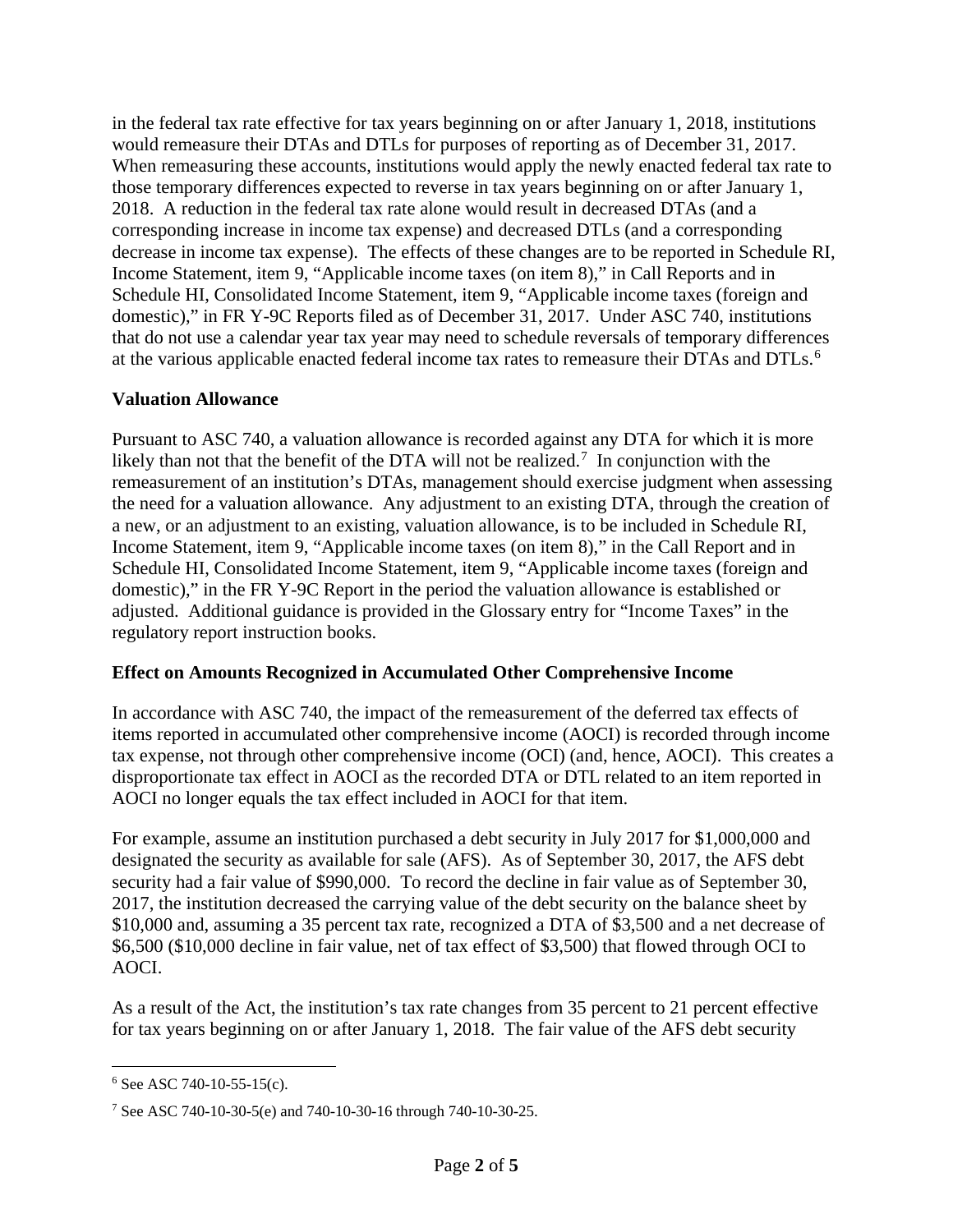remains \$990,000 as of December 31, 2017. Therefore, the institution would adjust the DTA associated with the unrealized loss on its AFS debt security by reducing the DTA from \$3,500 to \$2,100. While the entry to offset the establishment of the DTA as of September 30, 2017, was recorded through OCI to AOCI, ASC 740 requires all effects of changes in tax laws and rates to be recorded through current period income tax expense.<sup>[8](#page-4-0)</sup> Thus, the \$1,400 difference between the \$3,500 reported as a DTA before it is remeasured, and the \$2,100 reported as a DTA after it has been remeasured in accordance with ASC 740 as a result of the Act's change in the tax rate, is reported as income tax expense for the period ending December 31, 2017.

After recording the effect of the change in the tax rate, the amount associated with the unrealized loss on the AFS debt security that is reflected in AOCI as of December 31, 2017, is unchanged at \$6,500. This results in a disparity between the tax effect of the unrealized loss on the AFS debt security included in AOCI (\$3,500) and the amount recorded as a DTA for the tax effect of this unrealized loss (\$2,100). While ASC 740 does not specify how this disproportionate tax effect should be resolved, the FASB approved during its January 10, 2018, meeting issuing an Exposure Draft of a proposed Accounting Standards Update (ASU) that will allow reclassification of the disproportionate tax effect (\$1,400 in this example) from AOCI to retained earnings in financial statements that have not yet been issued. The FASB expects the ASU to be finalized in February 2018. Therefore, to maintain consistency between amounts reported in their financial statements and regulatory reports, institutions may incorporate the guidance proposed in the ASU for the various items reported net of deferred tax effect in AOCI when preparing their December 31, 2017, regulatory reports.

## **Regulatory Capital Effects**

Under the agencies' regulatory capital rules, DTAs arising from temporary differences that could be realized through net operating loss (NOL) carrybacks as of the regulatory capital calculation date are not subject to deduction from regulatory capital.<sup>[9](#page-4-1)</sup> In contrast, temporary difference DTAs that could not be realized through NOL carrybacks, i.e., those for which realization depends on future taxable income as of the regulatory capital calculation date, are deducted from common equity tier 1 (CET1) capital if they exceed certain CET1 capital deduction thresholds.

Consistent with the regulatory capital rules, for tax years beginning on or before December 31, 2017, an institution may consider its hypothetical NOL carryback potential when determining the amount of temporary difference DTAs, if any, subject to the deduction thresholds for purposes of calculating and reporting its regulatory capital. Thus, an institution's NOL carryback potential

<span id="page-4-0"></span> $\overline{a}$ <sup>8</sup> See ASC 740-10-45-15.

<span id="page-4-1"></span><sup>9</sup> 12 CFR 217.22(d)(1)(i) (Board of Governors of the Federal Reserve System); 12 CFR 324.22(d)(1)(i) (Federal Deposit Insurance Corporation); 12 CFR 3.22(d)(1)(i) (Office of the Comptroller of the Currency).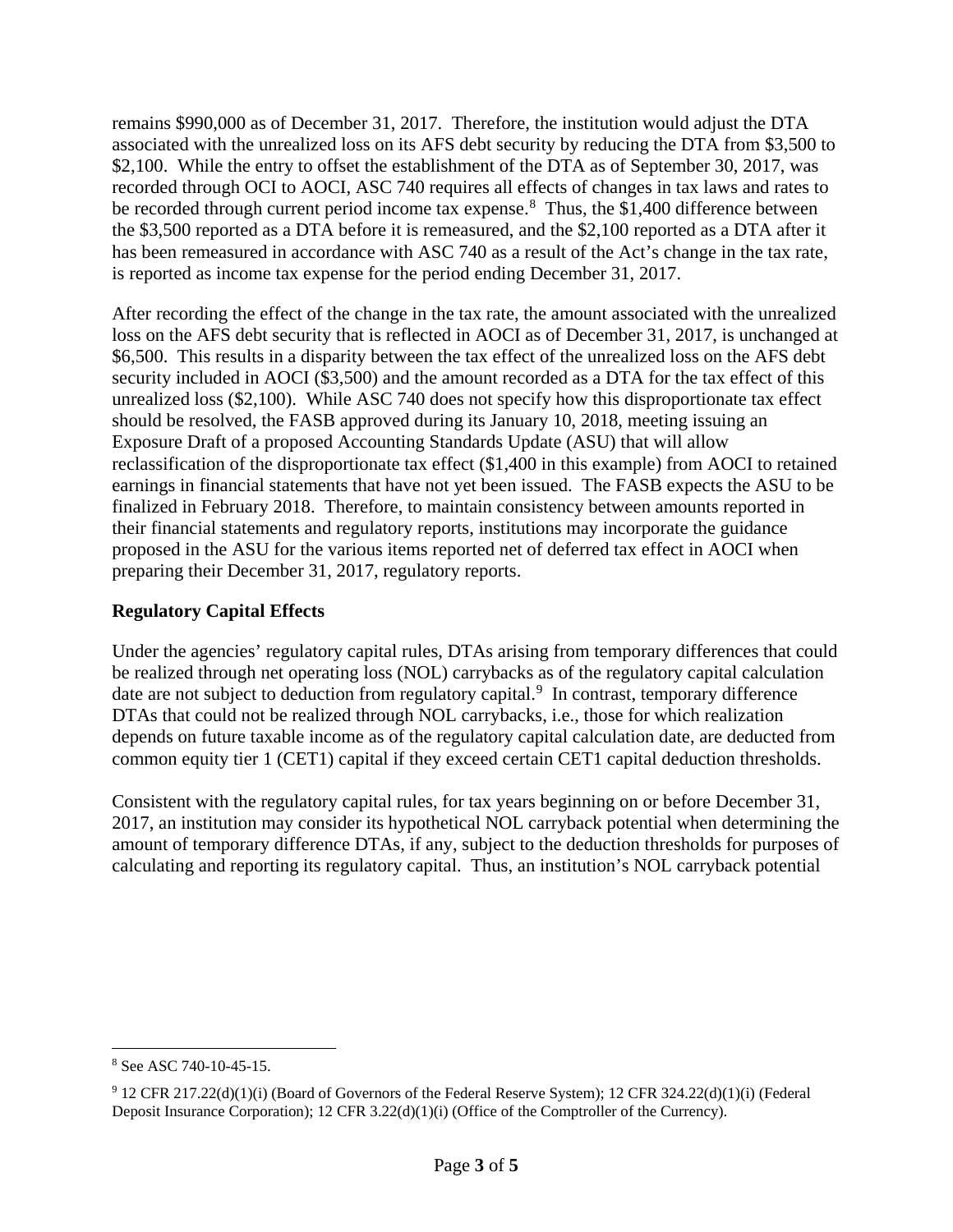may be taken into account for regulatory capital purposes in its December 31, 2017, regulatory reports. $10$ 

However, for tax years beginning on or after January 1, 2018, the Act generally removes the ability to use NOL carrybacks to recover taxes paid in prior tax years. As a result of this change in tax law and its interaction with the agencies' regulatory capital treatment of temporary difference DTAs, when an institution calculates its regulatory capital in tax years beginning on or after January 1, 2018, the realization of all temporary difference DTAs will be dependent on future taxable income. Therefore, all temporary difference DTAs will be subject to the deduction thresholds for regulatory capital purposes in such tax years.

## **Preparation of Regulatory Reports**

Institutions are expected to use all available information to make a good faith effort to reasonably estimate the effects of the Act when preparing their December 31, 2017, regulatory reports. This is consistent with the Securities and Exchange Commission's (SEC) [Staff](https://www.sec.gov/interps/account/staff-accounting-bulletin-118.htm)  [Accounting Bulletin No. 118](https://www.sec.gov/interps/account/staff-accounting-bulletin-118.htm) (SAB 118), which was issued on December 22, 2017, and with the [FASB Staff Q&A on Whether Private Companies and Not-for-Profit Entities Can Apply SAB](http://www.fasb.org/cs/ContentServer?c=FASBContent_C&cid=1176169777449&d=&pagename=FASB%2FFASBContent_C%2FGeneralContentDisplay)  [118](http://www.fasb.org/cs/ContentServer?c=FASBContent_C&cid=1176169777449&d=&pagename=FASB%2FFASBContent_C%2FGeneralContentDisplay) (FASB Staff Q&A), which was issued on January 11, 2018. The agencies encourage all institutions to review SAB 118 and the FASB Staff Q&A. Institutions may use the measurement period approach described in those documents when preparing regulatory reports as of and for the period ending December 31, 2017, and in subsequent periods. Thus, institutions will be allowed to refine their reasonable estimates as additional information is obtained and will not be required to amend previously filed regulatory reports as these estimates are adjusted. An institution's reasonable estimates may include some amounts that are provisional for up to one year following the enactment date of the Act while the institution gathers necessary information to prepare, analyze, and calculate the effects of the law. Depository institutions and holding companies may disclose significant provisional amounts, information limitations, and measurement period adjustments as of December 31, 2017, and in subsequent periods in Schedule RI-E, Explanations, item 7, "Other explanations," or in the Optional Narrative Statement in the Call Report and in the Notes to the Income Statement-Other or in the Notes to the Balance Sheet-Other in the FR Y-9C Report, respectively. SAB 118 includes suggestions for appropriate disclosures in these regulatory report schedules when using a measurement period approach to accounting for the changes in tax law.

## **Supervisory Considerations**

 $\overline{a}$ 

The agencies understand the Act may result in a decrease in capital and after-tax earnings for institutions in a net DTA position as of and for the period ending December 31, 2017. The agencies view the effect of remeasuring DTAs and DTLs due to the Act as a nonrecurring event that generally will not have a substantial adverse impact on most institutions' core earnings or capital over the long term. Nevertheless, if an institution expects the effects of the Act to lower

<span id="page-5-0"></span><sup>&</sup>lt;sup>10</sup> An institution with a tax year other than the calendar year may consider its hypothetical NOL carryback potential when calculating and reporting its regulatory capital for regulatory report dates through the end of its last tax year beginning on or before December 31, 2017. For example, an institution with a tax year beginning on July 1, 2017, may consider its NOL carryback potential when calculating and reporting its regulatory capital for regulatory report dates through June 30, 2018.